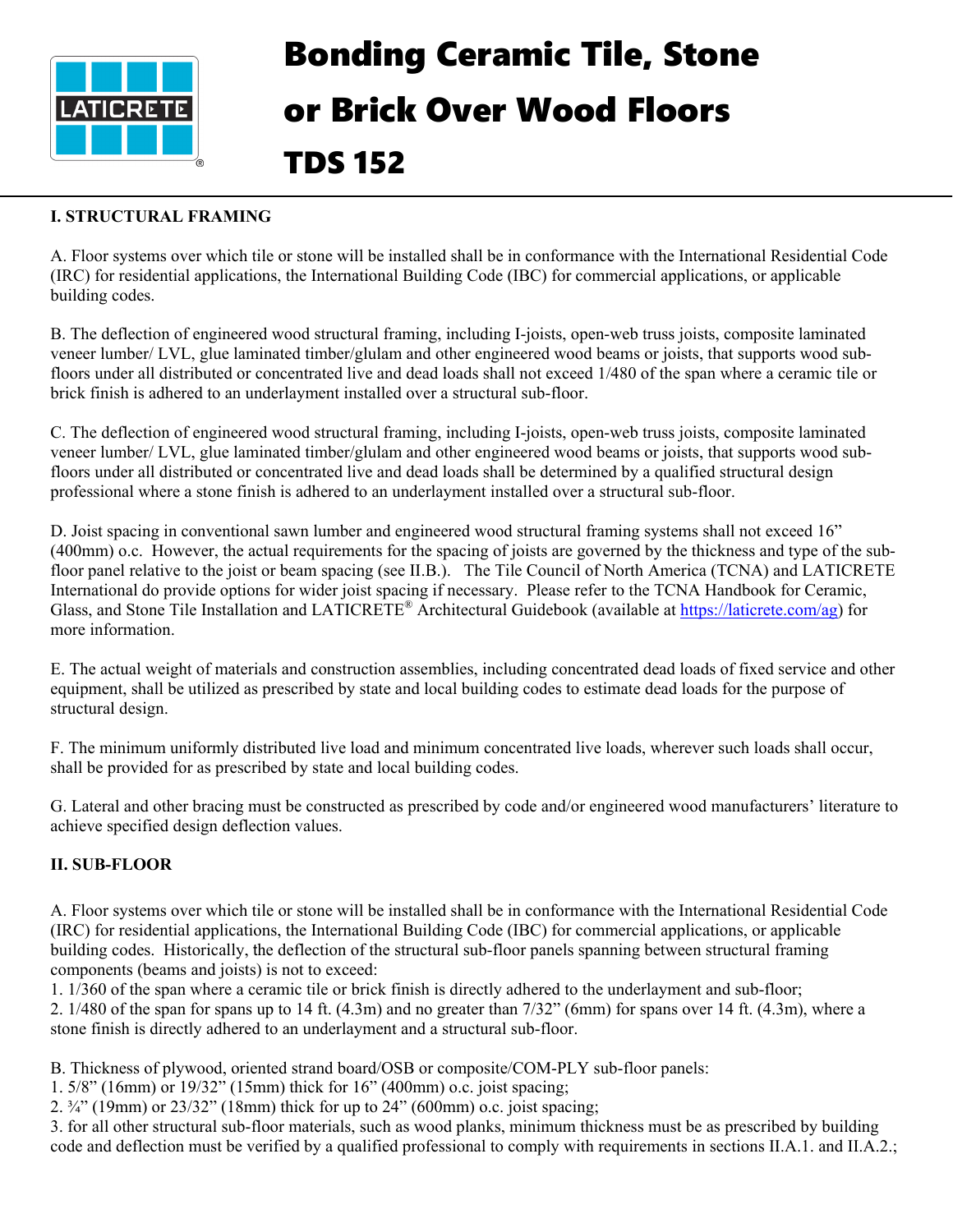4. sub-floor panels of other thickness with APA-Engineered Wood Association trademark grade span ratings that are commensurate with joist spacing are acceptable.

C. All sub-floor panels must be APA Exterior or Interior Exposure 1 exposure durability with any APA grade designation. Single layer sub-floor panels are not acceptable for direct adhesion of ceramic tile, stone or brick without a suitable, properly installed underlayment.

D. Installation:

1. Sub-floor panels must be installed with the face grain or strength axis perpendicular to the support members to ensure proper strength and maximum stiffness;

2. Panel continuous over two or more spans;

3. End joints must occur over framing members;

4. Must be tongue and groove, or if not available, all edges must be blocked;

5. Sub-floor panels must be glued/adhered to the support members with construction adhesive to increase stiffness and fastened with specified mechanical fasteners;

6. A 1/8" (3mm) space must be provided at time of panel installation between the panel edges and any hard abutment (e.g. perimeter walls, pipes, etc…);

7. Fasten 6" (150mm) o.c. along all edges and 8" (200mm) o.c. in panel field with 8d ring-shank, coated or hot-dip galvanized nails for  $5/8$ " (15mm) and  $\frac{3}{4}$ " (19mm) thick panels, or, screw the panels in place.

E. For thin-bed ceramic tile installations when a cementitious bonding material will be used, including medium bed mortar: maximum allowable variation in the tile substrate – for tiles with edges shorter than 15" (375mm), maximum allowable variation is ¼" in 10' (6mm in 3m) from the required plane, with no more than  $1/16$ " variation in 12" (1.5mm variation in 300mm) when measured from the high points in the surface. For tiles with at least one edge 15" (375mm) in length, maximum allowable variation is 1/8" in 10' (3mm in 3m) from the required plane, with no more than 1/16" variation in 24" (1.5mm variation in 600mm) when measured from the high points in the surface. For modular substrate units, such as exterior glue plywood panels or adjacent concrete masonry units, adjacent edges cannot exceed 1/32" (0.8mm) difference in height. Should the architect/designer require a more stringent finish tolerance (e.g. 1/8" in 10' [3mm in 3m]), the subsurface specification must reflect that tolerance, or the tile specification must include a specific and separate requirement to bring the subsurface tolerance into compliance with the desired tolerance.

In addition to deflection considerations, above-ground installations are inherently more susceptible to vibration. Consult grout, mortar, and membrane manufacturer to determine appropriate installation materials for above-ground installations. A crack isolation and higher quality setting materials can increase the performance capabilities of above-ground applications. However, the upgraded materials cannot mitigate structural deficiencies including floors not meeting code requirements and/or over loading or other abuse of the installation in excess of design parameters.

### **III. UNDERLAYMENT**

A. The underlayment may not be used in whole or part as a structural panel to achieve minimum deflection requirements of the sub-floor as specified in section II.A.1., but may be used as a structural panel to provide increased stiffness to meet deflection requirements specified in II.A.2.

B. Use APA Exterior structural-use sub-floor panel grade designations A-A, A-B, A-C, B-B, B-C, C-C & C-C Plugged and all Structural I panel grades; Note: interior plywood with exterior glue exposure durability is not acceptable. A 3/8" (10mm) thick, 7-ply birch plywood underlayment is also an acceptable underlayment over 16" (400mm) o.c. floor joists only.

C. The minimum recommended thickness for plywood underlayment panels is 5/8" (16mm) or 19/32" (15mm).

D. Mortar beds, cementitious backer units and fiber cement underlayment, which are approved for direct adhesion of ceramic tile, stone and brick, are acceptable as exterior glue plywood underlayment substitutes - consult manufacturer for guidelines on installation and recommended adhesives (see LATICRETE [TDS 126](https://cdn.laticrete.com/%7E/media/support-and-downloads/technical-datasheets/tds126.ashx) and [TDS 208](https://cdn.laticrete.com/%7E/media/support-and-downloads/technical-datasheets/tds208.ashx) for additional information on cementitious backer units).

#### E. Installation:

1. Protect underlayment from damage or contamination by other trades;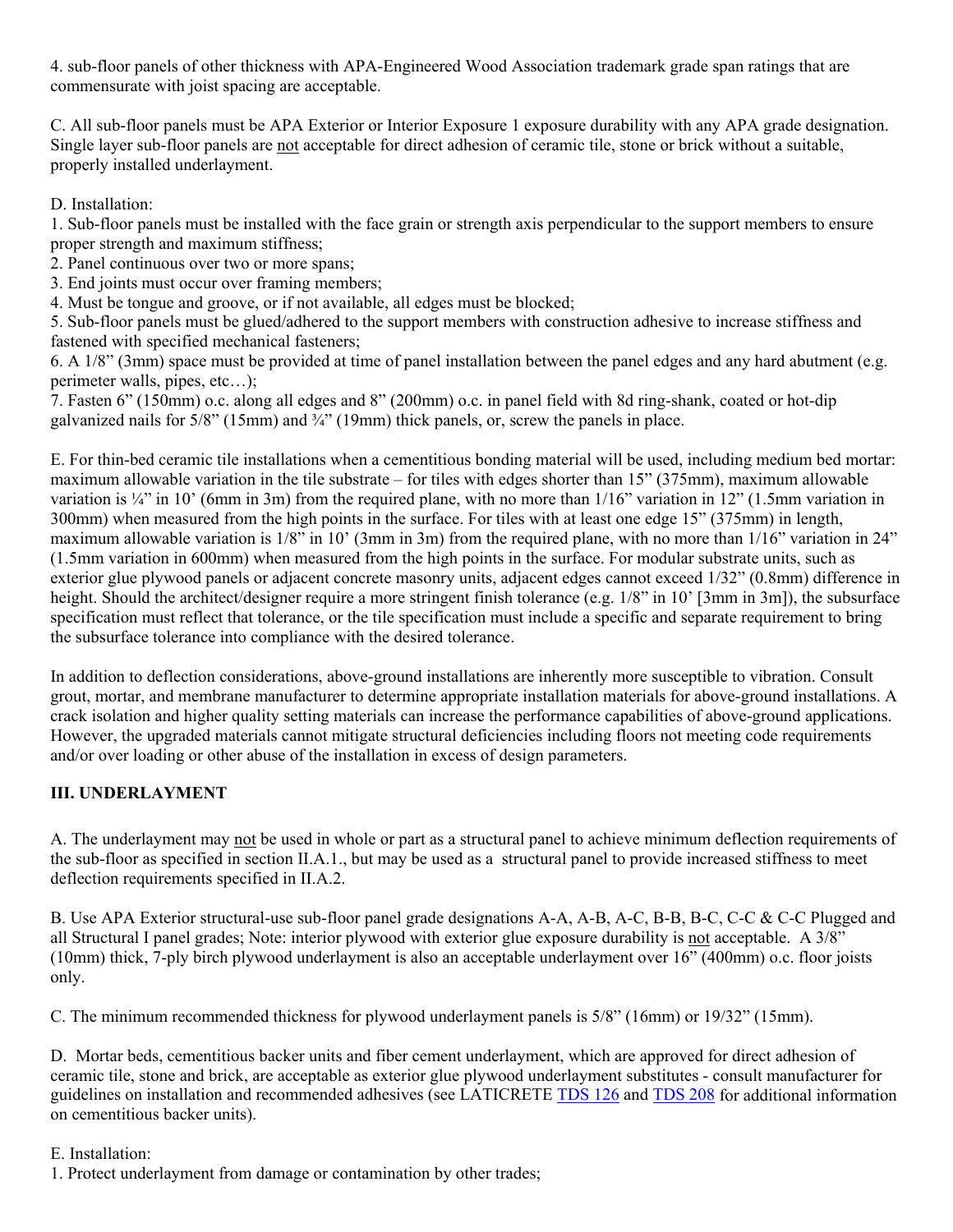2. Stagger end joints of underlayment panels by at least one joist spacing from the ends of the sub-floor panels;

3. Offset from the floor joist below by 2" (50mm) so that underlayment end fasteners do not penetrate the joist; 4. Allow minimum 1/8" (3mm) between sub-floor panels and ¼" (6mm) between panel and wall for expansion;

5. Glue underlayment to sub-floor with construction adhesive or below mentioned adhesive to increase stiffness;

6. Fasten 6" (150mm) o.c. along all edges and 8" (200mm) o.c. in both directions in panel field with 8d ring-shank, coated or hot-dip galvanized nails for  $\frac{5}{8}$ " (15mm) and  $\frac{3}{4}$ " (19mm) thick panels or screw the panels in place.

## **IV. INSTALLATION OF CERAMIC TILE, STONE & BRICK**

A. Recommended Installation Materials:

- 1. 254 Platinum;
- 2. 257 TITANIUM™;
- 3. 254R Platinum Rapid;
- 4. 125 TRI MAX®;
- 5. TRI-LITE™ ;
- 6. TRI-LITE™ Rapid ;
- 7. 4-XLT ;
- 8. 4-XLT Rapid;
- 9. LHT™ PLUS;
- 10. 317 Mortar; or, 272 Mortar and 333 Super Flexible Additive;
- 11. 253 Gold;
- 12. 252 Silver;
- 13. LATICRETE® SELECT-BOND;
- 14. LATICRETE SELECT-BOND with SELECT-BOND High Performance (A118.15) Kit;
- 15. LATICRETE SELECT-BOND with SELECT-BOND Rapid Kit;
- 16. MULTIMAX™ LITE;
- 17. LATAPOXY® 300 Adhesive;
- 18. LATAPOXY BIOGREEN™ 300 Adhesive;
- 19. STRATA\_MAT™;
- 20. STRATA\_MAT XT

# **V. LIMITATIONS**

A. Engineered wood structural framing may be subject to increased in-service deflection due to moisture exposure and long span conditions.

B. Plywood is not a suitable subsurface for the installation of ceramic tile brick or stone in interior locations where plywood is exposed to excessive moisture or humidity, such as steam rooms, showers, pools, fountains, over damp basements, or for exterior installations.

C. Fire-retardant, marine grade or preservative treated plywood, Masonite®, hardwood floors, strip wood floors, "yellow pitch pine" plywood, wood laminates, composite panels (e.g. Advantech), luan, wafer board, particleboard, oriented strand board/OSB, or similar engineered or reconstructed wood panels are not suitable substrates for the direct adhesive installation of ceramic tile, stone or brick. However, some of these materials, such as oriented strand board/OSB or fireretardant plywood, may be used as a structural sub-floor when 1) the material meets sub-floor deflection criteria listed in II.A.1. & II.A.2. of this specification, 2) are identified with an APA trademark as a performance rated structural-use panel, and 3) an underlayment suitable for direct adhesion of ceramic tile, stone or brick is provided over the sub-floor. D. For interior installations of ceramic tile, stone and brick in wet areas above occupied space, install HYDRO BAN® XP, HYDRO BAN®, HYDRO BAN Sheet Membrane or 9235 Waterproofing Membrane to prevent moisture penetration through floor construction to ceiling or occupied spaces below. Please note that this treatment is not designed for exterior roof decks.

NOTE: Given the numerous advances in technology and underlayment material types, please refer to the LATICRETE Architectural Guidebook (available at [www.laticrete.com/ag\)](http://www.laticrete.com/ag) for complete installation instructions for applications over wood floors.